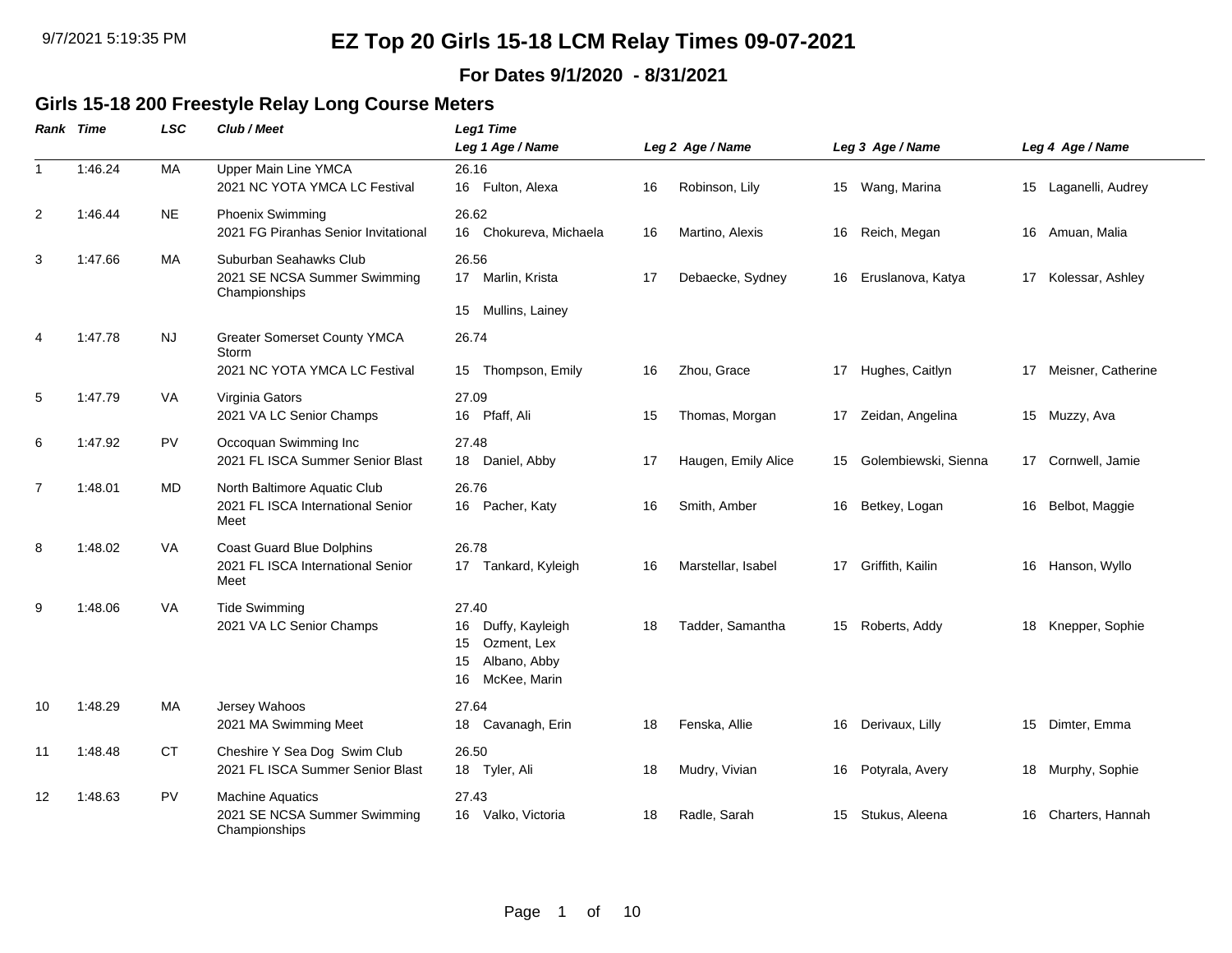| 13 | 1:48.64 | <b>MD</b> | Eagle Swim Team Inc.<br>2021 FL ISCA International Senior | 27.29<br>Volk, Alexandra<br>17 | 17 | Dopson, Mia Burke | 17 | McNerney, Danielle | 18 | Ghine, Dani        |
|----|---------|-----------|-----------------------------------------------------------|--------------------------------|----|-------------------|----|--------------------|----|--------------------|
|    |         |           | Meet                                                      |                                |    |                   |    |                    |    |                    |
| 14 | 1:49.50 | <b>NJ</b> | YMCA of Greater Monmouth County                           | 27.54                          |    |                   |    |                    |    |                    |
|    |         |           | 2021 NC YOTA YMCA LC Festival                             | 17 Figueroa, Marcella          | 16 | Rinkus, Quinn     | 16 | Eckerstrom, Vienna | 18 | Zebrowski, Jessica |
| 15 | 1:49.71 | <b>NI</b> | <b>STAR Swimming</b>                                      | 28.70                          |    |                   |    |                    |    |                    |
|    |         |           | 2021 NI LC Senior Zone<br>Championships                   | 15<br>Leighton, Evie           | 15 | Keller, Mira      | 18 | Bashor, Allie      | 16 | Killion, Natalie   |
| 16 | 1:49.83 | MD        | North Baltimore Aquatic Club                              | 27.67                          |    |                   |    |                    |    |                    |
|    |         |           | 2021 FL ISCA International Senior<br>Meet                 | Hurley, Caitlin<br>16          | 17 | McKenna, Kacey    | 16 | Harner, Alex       | 16 | Koff, Mabel        |
| 17 | 1:50.20 | <b>CT</b> | Laurel East Hartford YMCA                                 | 27.99                          |    |                   |    |                    |    |                    |
|    |         |           | 2021 NC YOTA YMCA LC Festival                             | Depinto, Alanna<br>17          | 16 | Kudlac, Avery     | 16 | Kudlac, Riley      | 18 | Crawford, Sydney   |
| 18 | 1:50.27 | <b>NE</b> | <b>Charles River Aquatics</b>                             | 28.16                          |    |                   |    |                    |    |                    |
|    |         |           | 2021 FL Last Splash Invitational                          | McGrath, Keira<br>17           | 17 | Yang, Irene       | 16 | Lehr, Holly        | 17 | Yablonski, Ava     |
| 19 | 1:50.45 | <b>PV</b> | Rockville Montgomery Swim Club                            | 28.37                          |    |                   |    |                    |    |                    |
|    |         |           | 2021 NI LC Senior Zone<br>Championships                   | Bowrin, Nia<br>17              | 15 | Taylor, Ainsley   | 15 | Phillips, Reagan   | 16 | Noboa, Karis       |
| 20 | 1:50.56 | PV        | Mason Makos Swim Team                                     | 26.47                          |    |                   |    |                    |    |                    |
|    |         |           | 2021 FL ISCA Summer Senior Blast                          | Helms, Katherine<br>17         | 15 | Craig, Ava        | 17 | Scherber, Aleigha  | 18 | Lerke, Allyson     |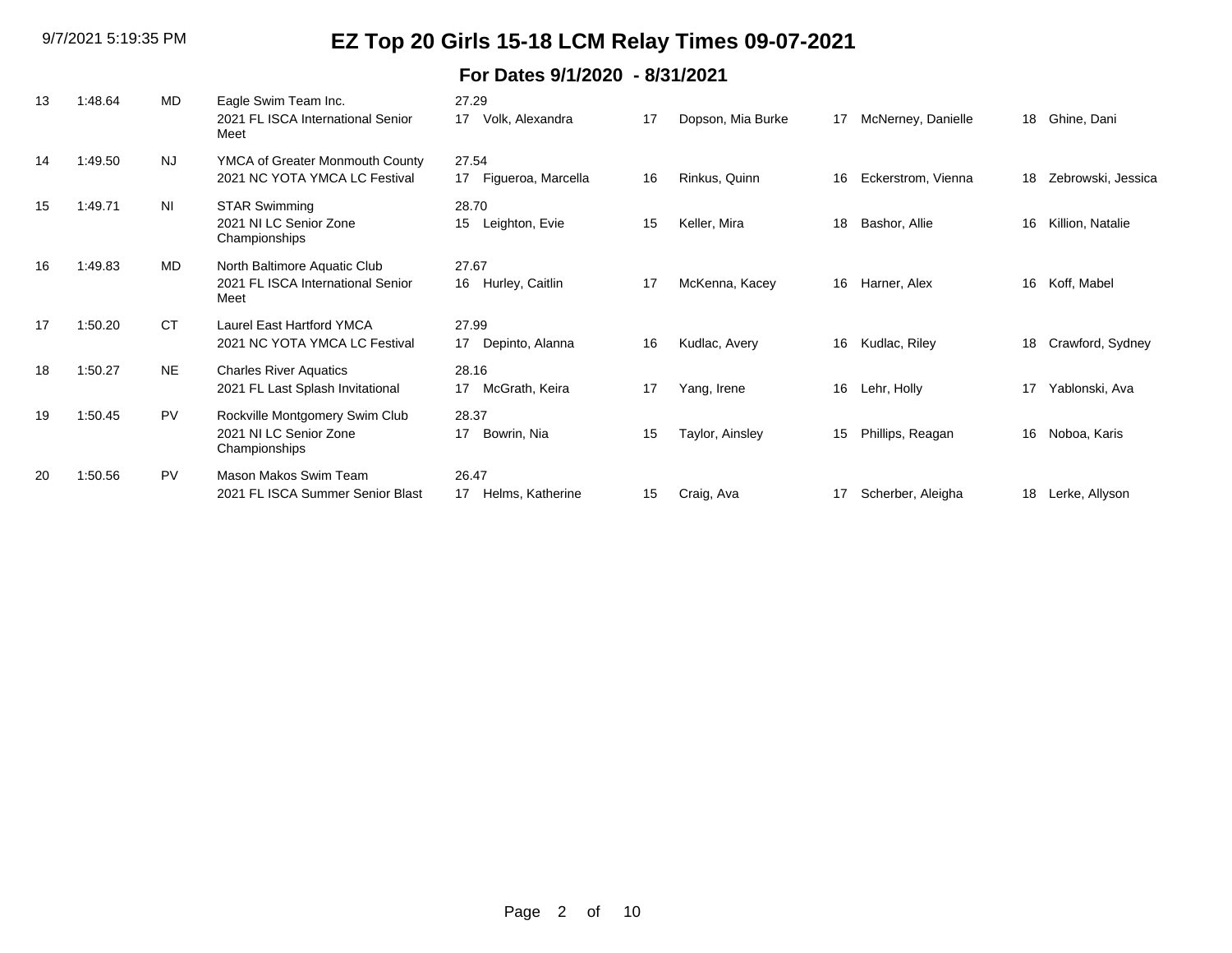### **For Dates 9/1/2020 - 8/31/2021**

### **Girls 15-18 400 Freestyle Relay Long Course Meters**

|                | <b>Rank Time</b> | <b>LSC</b> | Club / Meet                                                                     | Leg1 Time                                                                                              |    |                  |    |                         |    |                            |
|----------------|------------------|------------|---------------------------------------------------------------------------------|--------------------------------------------------------------------------------------------------------|----|------------------|----|-------------------------|----|----------------------------|
|                |                  |            |                                                                                 | Leg 1 Age / Name                                                                                       |    | Leg 2 Age / Name |    | Leg 3 Age / Name        |    | Leg 4 Age / Name           |
| $\overline{1}$ | 3:47.78          | PV         | Nation's Capital Swim Club<br>2021 Futures Championships -<br>Richmond          | 58.07<br>17 Wall, Tatum                                                                                | 17 | Duncan, Sophie   |    | 18 McConagha, Mackenzie |    | 16 Gemmell, Erin           |
| $\overline{2}$ | 3:50.75          | VA         | <b>Tide Swimming</b><br>2021 FL ISCA Summer Senior Blast                        | 58.35<br>Tadder, Samantha<br>18<br>Knapp, Sophia<br>16<br>Duffy, Kayleigh<br>16<br>Swatts, Chloe<br>15 | 16 | McKee, Marin     |    | 17 Hartley, Maddy       |    | 17 Wilson, Kayla           |
| 3              | 3:52.21          | <b>NE</b>  | Phoenix Swimming<br>2021 Futures Championships - West<br>Fargo                  | 57.97<br>16<br>Chokureva, Michaela<br>Reich, Megan<br>17                                               | 17 | Martino, Alexis  |    | 16 Furse, Shea          | 16 | Amuan, Malia               |
| $\overline{4}$ | 3:52.38          | NJ.        | <b>Greater Somerset County YMCA</b><br>Storm<br>2021 NC YOTA YMCA LC Festival   | 57.70<br>Meisner, Catherine<br>17                                                                      | 17 | Hughes, Caitlyn  |    | 17 Meisner, Julia       | 15 | Thompson, Emily            |
| 5              | 3:53.14          | МA         | Suburban Seahawks Club<br>2021 SE NCSA Summer Swimming<br>Championships         | 57.99<br>17 Marlin, Krista                                                                             | 17 | Kolessar, Ashley | 16 | Eruslanova, Katya       |    | 17 Debaecke, Sydney        |
| 6              | 3:53.68          | МA         | Upper Main Line YMCA<br>2021 NC YOTA YMCA LC Festival                           | 58.98<br>Robinson, Lily<br>16                                                                          | 15 | Wang, Marina     | 15 | Laganelli, Audrey       |    | 16 Fulton, Alexa           |
| 7              | 3:53.72          | MD         | North Baltimore Aquatic Club<br>2021 Speedo Summer<br><b>Championships East</b> | 57.70<br>16 Pacher, Katy                                                                               | 17 | McKenna, Kacey   |    | 16 Black, Grace         |    | 17 Schere, Fiona           |
| 8              | 3:53.95          | VA         | NOVA of Virginia Aquatics, Inc<br>2021 VA LC Senior Champs                      | 58.50<br>17 Dixon, Zoe                                                                                 | 18 | Sheble, Grace    | 18 | Sheble, Caroline        |    | 18 Fuller, Josephine       |
| 9              | 3:54.25          | МA         | Jersey Wahoos<br>2021 Speedo Summer<br><b>Championships East</b>                | 58.23<br>18 Cavanagh, Erin                                                                             | 16 | Derivaux, Lilly  |    | 18 Behm, Annie          |    | 17 Mullin, Sydney          |
| 10             | 3:54.83          | VA         | <b>Coast Guard Blue Dolphins</b><br>2021 VA LC Senior Champs                    | 58.39<br>Hanson, Wyllo<br>16                                                                           | 17 | Tankard, Kyleigh |    | 17 Marstellar, Isabel   |    | 17 Ellington, Ann Chappell |
| 11             | 3:55.65          | VA         | Virginia Gators<br>2021 VA LC Senior Champs                                     | 59.19<br>15 Muzzy, Ava                                                                                 | 15 | Thomas, Morgan   |    | 17 Zeidan, Angelina     | 16 | Pfaff, Ali                 |
| 12             | 3:55.73          | <b>MR</b>  | Badger Swim Club, Inc.<br>2021 MR TYR Senior Mets Summer<br>LC Champs           | 59.11<br>Shimizu-Bowers, Hana<br>16                                                                    | 18 | Chong, Vanessa   |    | 17 Jiang, Joy           |    | 17 Cornish, Kristin        |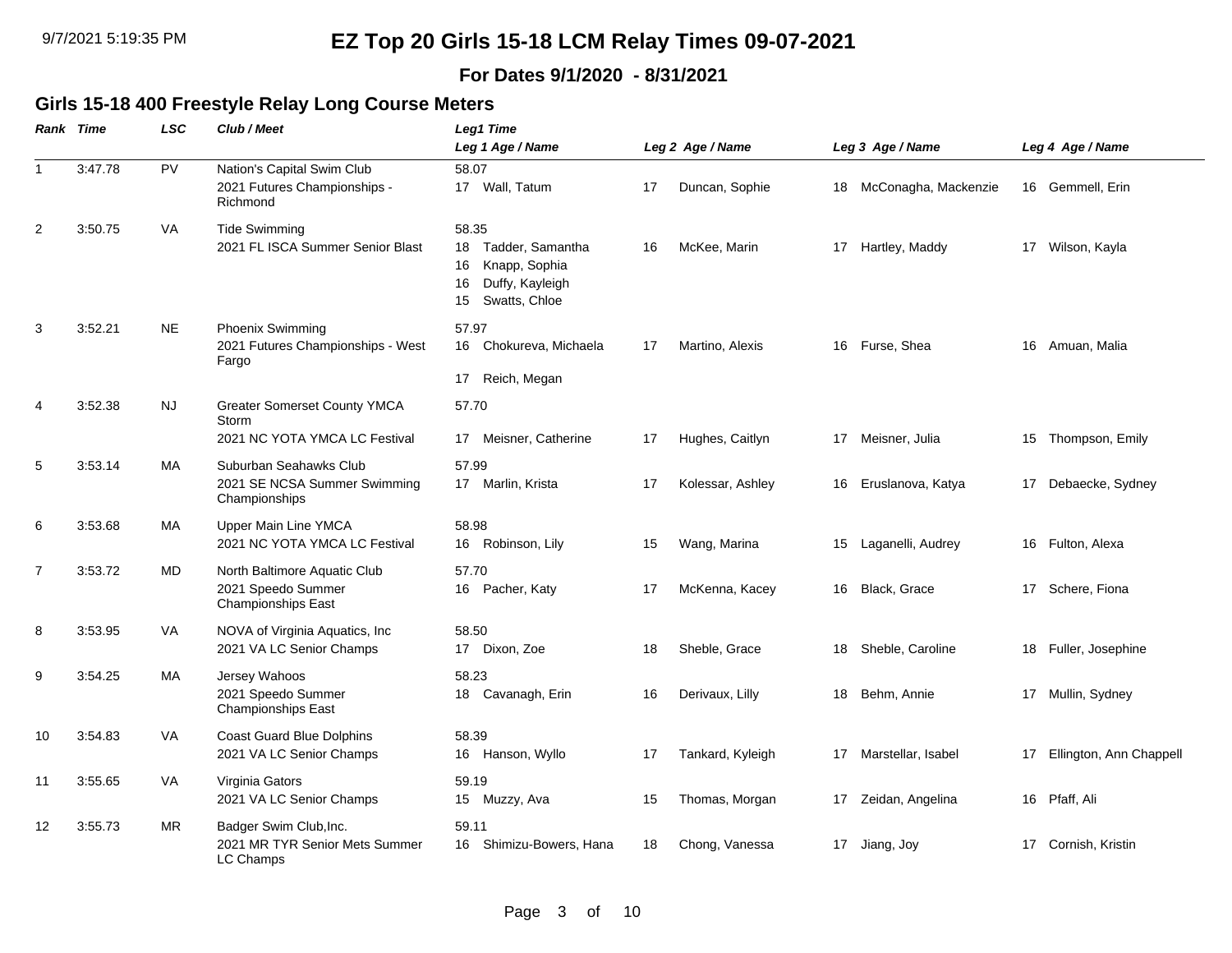9/7/2021 5:19:35 PM

# **EZ Top 20 Girls 15-18 LCM Relay Times 09-07-2021**

| 13 | 3:55.96 | PV        | <b>Machine Aquatics</b><br>2021 Futures Championships -<br>Richmond              | 57.64<br>17<br>Hall, Paige                                                | 16 | Valko, Victoria    | 18 | Radle, Sarah  | 18 | Galbraith, Darby   |
|----|---------|-----------|----------------------------------------------------------------------------------|---------------------------------------------------------------------------|----|--------------------|----|---------------|----|--------------------|
|    |         |           |                                                                                  | Stukus, Aleena<br>15<br>Charters, Hannah<br>16                            |    |                    |    |               |    |                    |
| 14 | 3:56.44 | <b>MA</b> | York YMCA<br>2021 NC YOTA YMCA LC Festival                                       | 58.25<br>Way, Emily<br>15<br>Harnish, Meaghan<br>17<br>Trout, Riley<br>18 | 17 | Foltz, Caroline    | 15 | Havice, Julia | 17 | Trumble, Sam       |
| 15 | 3:56.55 | <b>MR</b> | <b>BGC-N. Westchester Marlins</b><br>2021 MR TYR Senior Mets Summer<br>LC Champs | 1:00.02<br>16 Guzzino, Mary Grace                                         | 17 | Johnston, Sabrina  | 16 | Borowski, Ava | 15 | Walker, Lucy       |
| 16 | 3:56.92 | <b>PV</b> | Nation's Capital Swim Club<br>2021 Futures Championships -<br>Richmond           | 1:00.33<br>17 Craft, Sydney                                               | 17 | Berger, Jill       | 17 | Jones, Rachel | 18 | McKenna, Paige     |
| 17 | 3:57.07 | NI        | STAR Swimming<br>2021 NI LC Senior Zone<br>Championships                         | 1:00.22<br>Killion, Natalie<br>16                                         | 15 | Keller, Mira       | 18 | Bashor, Allie | 15 | Griffin, Zoey      |
| 18 | 3:57.40 | <b>MD</b> | North Baltimore Aquatic Club<br>2021 MD LSC Summer<br>Championships              | 58.64<br>Smith, Amber<br>17                                               | 16 | Benda, Meghan      | 16 | Betkey, Logan |    | 16 Hurley, Caitlin |
| 19 | 3:57.46 | <b>CT</b> | Chelsea Piers Aquatic Club<br>2021 FL ISCA Summer Senior Blast                   | 58.47<br>Dolce, Kelly<br>17                                               | 17 | Jones, Eason       | 18 | Haley, Maddie | 16 | Geelen, Lente      |
| 20 | 3:58.50 | <b>NJ</b> | YMCA of Greater Monmouth County<br>2021 NC YOTA YMCA LC Festival                 | 59.58<br>16<br>Eldridge, Sarah                                            | 17 | Figueroa, Marcella | 18 | Barrett, Sara | 18 | Zebrowski, Jessica |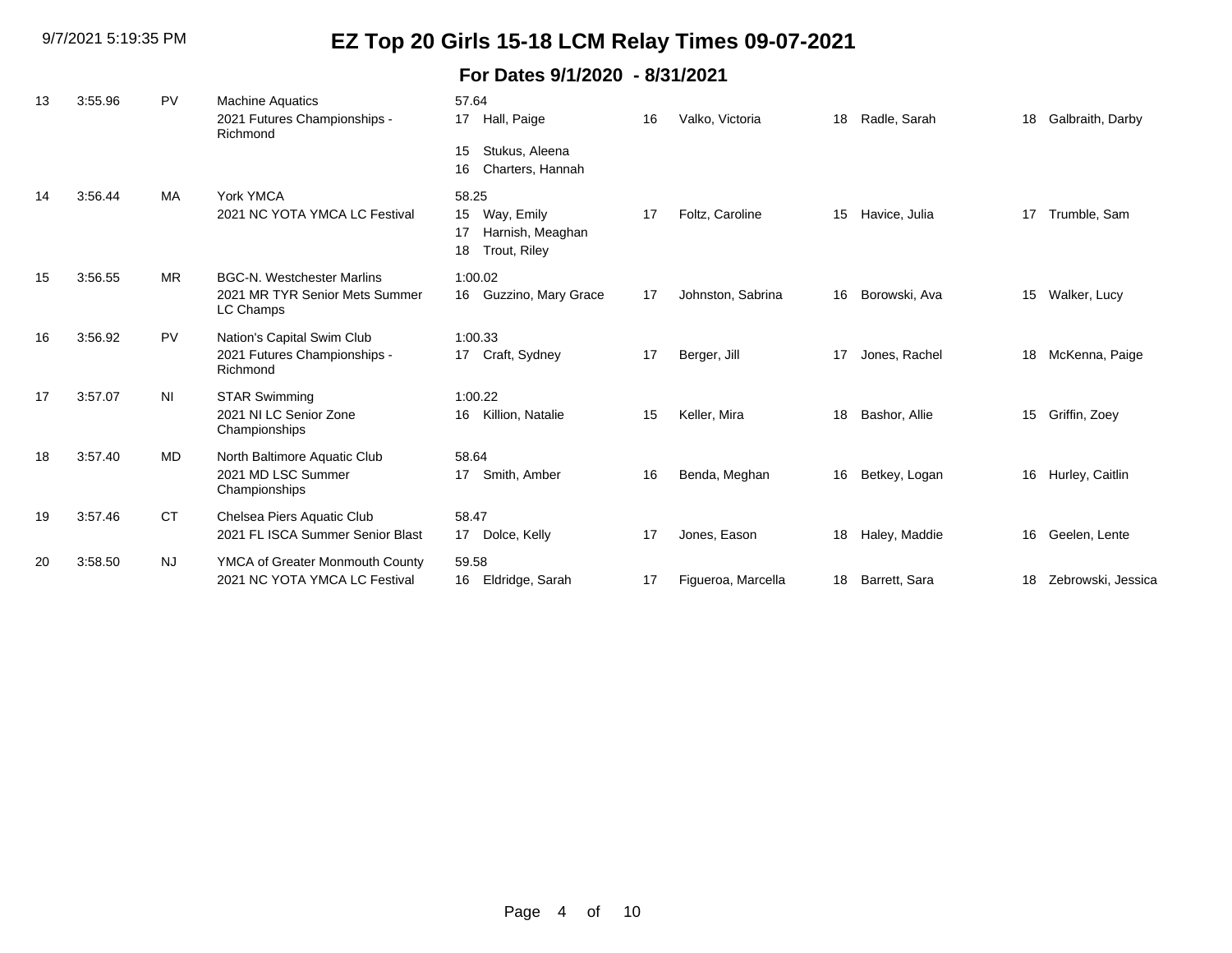### **For Dates 9/1/2020 - 8/31/2021**

### **Girls 15-18 800 Freestyle Relay Long Course Meters**

|                | Rank Time | LSC       | Club / Meet                                                                      | <b>Leg1 Time</b>                                                           |    |                     |    |                    |    |                       |  |
|----------------|-----------|-----------|----------------------------------------------------------------------------------|----------------------------------------------------------------------------|----|---------------------|----|--------------------|----|-----------------------|--|
|                |           |           |                                                                                  | Leg 1 Age / Name                                                           |    | Leg 2 Age / Name    |    | Leg 3 Age / Name   |    | Leg 4 Age / Name      |  |
| $\overline{1}$ | 8:14.75   | PV        | Nation's Capital Swim Club<br>2021 Futures Championships -<br>Richmond           | 2:05.45<br>17 Berger, Jill                                                 | 17 | Duncan, Sophie      |    | 16 Spink, Camille  |    | 16 Gemmell, Erin      |  |
| $\overline{c}$ | 8:17.46   | <b>VA</b> | <b>Tide Swimming</b><br>2021 VA LC Senior Champs                                 | 2:04.63<br>Tadder, Samantha<br>18                                          | 16 | Knapp, Sophia       | 17 | Claesson, Emily    | 17 | Wilson, Kayla         |  |
| 3              | 8:21.38   | MR.       | Badger Swim Club, Inc.<br>2021 MR TYR Senior Mets Summer<br>LC Champs            | 2:03.85<br>16 Shimizu-Bowers, Hana                                         | 18 | Chong, Vanessa      |    | 17 Jiang, Joy      |    | 17 Cornish, Kristin   |  |
| 4              | 8:25.52   | <b>NJ</b> | <b>Greater Somerset County YMCA</b><br>Storm<br>2021 NC YOTA YMCA LC Festival    | 2:07.83<br>17 Meisner, Julia                                               | 15 | Thompson, Emily     |    | 17 Hughes, Caitlyn | 17 | Meisner, Catherine    |  |
| 5              | 8:26.54   | MA        | Jersey Wahoos<br>2021 Speedo Summer<br>Championships East                        | 2:06.12<br>18 Behm, Annie                                                  | 16 | Derivaux, Lilly     | 18 | Cavanagh, Erin     | 16 | Waggoner, Maddie      |  |
| 6              | 8:26.97   | VA        | NOVA of Virginia Aquatics, Inc<br>2021 VA LC Senior Champs                       | 2:06.27<br>18 Sheble, Grace                                                | 17 | Peterson, Sanna     | 17 | Dafoe, Claire      | 17 | Dixon, Zoe            |  |
| 7              | 8:28.71   | MA        | Suburban Seahawks Club<br>2021 SE NCSA Summer Swimming<br>Championships          | 2:04.82<br>17 Kolessar, Ashley                                             | 17 | Brandt, Mackenzie   | 16 | Eruslanova, Katya  |    | 17 Marlin, Krista     |  |
| 8              | 8:29.79   | <b>NE</b> | <b>Phoenix Swimming</b><br>2021 NE PHX 15-O LCM Champs                           | 2:09.30<br>17 Martino, Alexis                                              | 16 | Amuan, Malia        | 17 | Reich, Megan       | 16 | Furse, Shea           |  |
| 9              | 8:29.98   | <b>MR</b> | <b>BGC-N. Westchester Marlins</b><br>2021 MR TYR Senior Mets Summer<br>LC Champs | 2:04.57<br>17 Johnston, Sabrina<br>Sohn, Sora<br>18<br>Whang, Taylor<br>18 | 16 | Guzzino, Mary Grace | 16 | Borowski, Ava      |    | 15 Walker, Lucy       |  |
| 10             | 8:33.74   | MD        | North Baltimore Aquatic Club<br>2021 Speedo Summer<br><b>Championships East</b>  | 2:05.02<br>16 Pacher, Katy                                                 | 16 | Black, Grace        | 16 | Belbot, Maggie     |    | 17 Schere, Fiona      |  |
| 11             | 8:34.36   | ΝI        | <b>STAR Swimming</b><br>2021 NI LC Senior Zone<br>Championships                  | 2:09.60<br>15 Griffin, Zoey                                                | 15 | Keller, Mira        | 18 | Bashor, Allie      | 16 | Killion, Natalie      |  |
| 12             | 8:35.89   | <b>NJ</b> | YMCA of Greater Monmouth County<br>2021 NC YOTA YMCA LC Festival                 | 2:06.72<br>16 Eldridge, Sarah                                              | 18 | Barrett, Sara       | 15 | Eldridge, Dylann   |    | 18 Zebrowski, Jessica |  |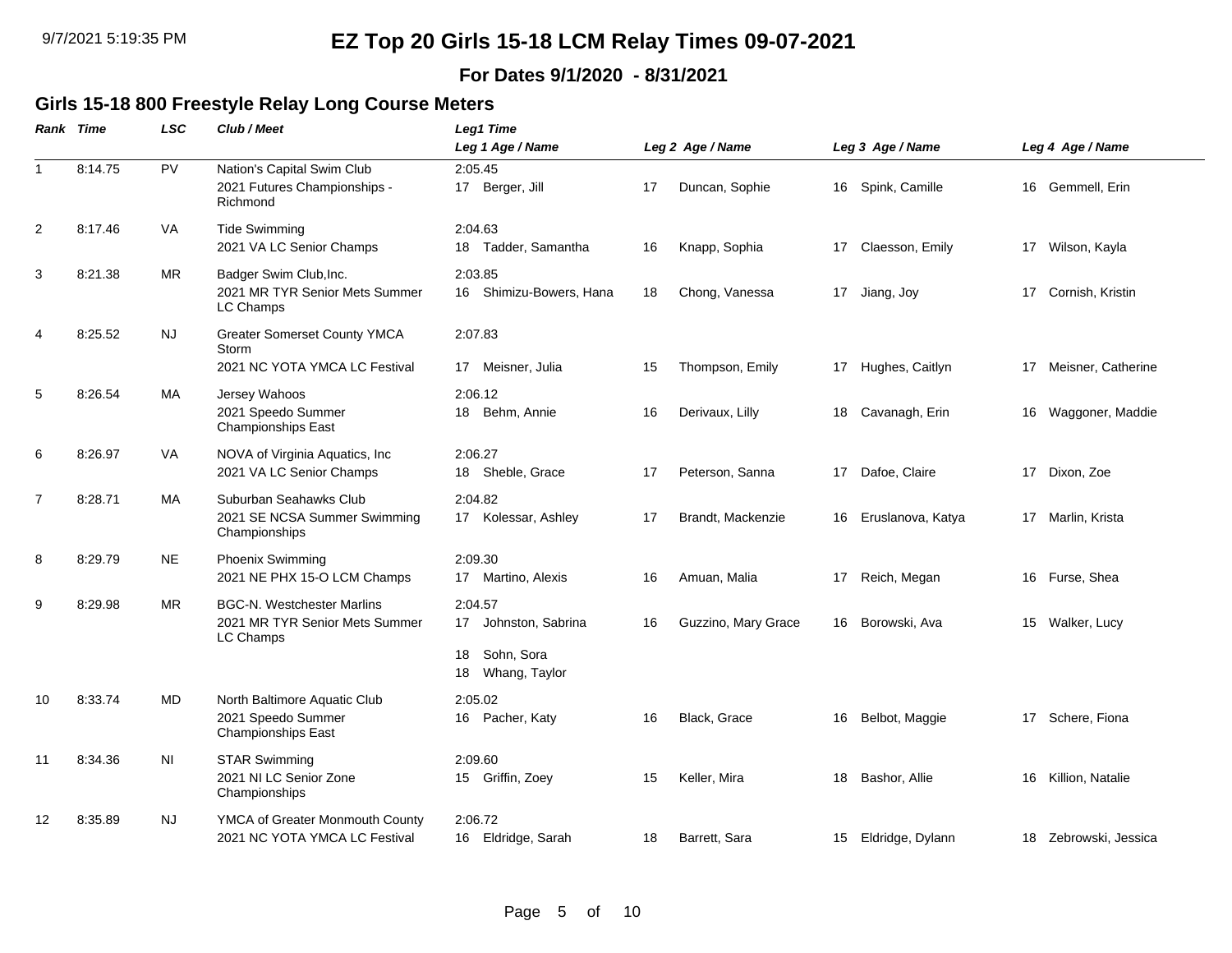| 13 | 8:36.86 | MA        | Suburban Seahawks Club<br>2021 SE NCSA Summer Swimming<br>Championships | 2:06.03<br>Debaecke, Sydney<br>17    | 15 | Undercofler, Gemma      | 16 | Levensten, Kate   | 17 | Stuart, Natalie     |
|----|---------|-----------|-------------------------------------------------------------------------|--------------------------------------|----|-------------------------|----|-------------------|----|---------------------|
| 14 | 8:37.08 | MA        | Upper Main Line YMCA<br>2021 NC YOTA YMCA LC Festival                   | 2:08.27<br>16 Robinson, Lily         | 17 | Burns, Delaney          | 15 | Laganelli, Audrey | 16 | Fulton, Alexa       |
| 15 | 8:37.40 | VA        | Coast Guard Blue Dolphins<br>2021 VA LC Senior Champs                   | 2:05.82<br>Tankard, Kyleigh<br>17    | 17 | Ellington, Ann Chappell | 16 | Cox, Delaney      | 16 | Hanson, Wyllo       |
| 16 | 8:41.65 | <b>VA</b> | NOVA of Virginia Aquatics, Inc.<br>2021 VA LC Senior Champs             | 2:08.80<br>Sheble, Caroline<br>18    | 18 | Burton, Morgan          | 17 | Langenburg, Erin  | 18 | Fuller, Josephine   |
| 17 | 8:43.24 | <b>MR</b> | Long Island Aquatic Club<br>2021 Futures Championships -<br>Richmond    | 2:10.89<br>Montefusco, Kathryn<br>15 | 16 | Giordano, Sofia         | 17 | McNulty, Emma     | 17 | Raimondi, Francesca |
| 18 | 8:44.21 | <b>NE</b> | <b>Bluefish Swim Club</b><br>2021 NE PHX 15-O LCM Champs                | 2:09.99<br>Forrester, Katie<br>17    | 16 | Farris, Aislin          | 18 | Jachym, Erin      | 16 | Wright, Brynn       |
| 18 | 8:44.21 | <b>NE</b> | <b>Gator Swim Club</b><br>2021 Futures Championships - West<br>Fargo    | 2:07.45<br>16 Li, Dana               | 17 | Nalen, Ainsley          | 16 | Kang, Emily       | 17 | Wirtanen, Ava       |
| 20 | 8:44.27 | <b>PV</b> | <b>Machine Aquatics</b><br>2021 Futures Championships -<br>Richmond     | 2:11.41<br>Radle, Sarah<br>18        | 17 | Hall, Paige             | 16 | Valko, Victoria   | 18 | Kleckner, Marissa   |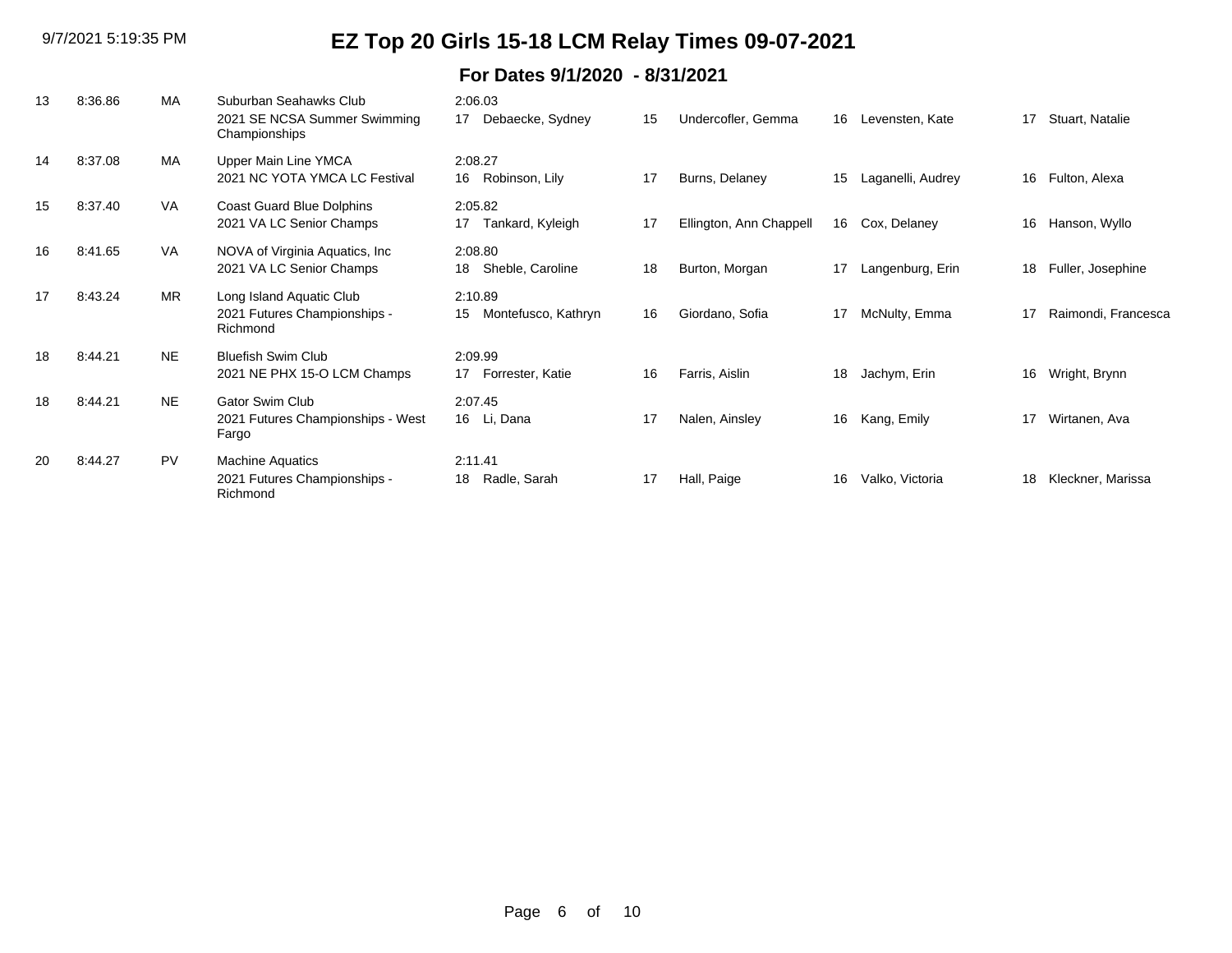### **For Dates 9/1/2020 - 8/31/2021**

#### **Girls 15-18 200 Medley Relay Long Course Meters**

|                | Rank Time | <b>LSC</b> | Club / Meet                                                                                | <b>Leg1 Time</b><br>Leg 1 Age / Name           |          | Leg 2 Age / Name                 |          | Leg 3 Age / Name                |    | Leg 4 Age / Name                            |
|----------------|-----------|------------|--------------------------------------------------------------------------------------------|------------------------------------------------|----------|----------------------------------|----------|---------------------------------|----|---------------------------------------------|
| $\mathbf{1}$   | 1:57.20   | <b>NJ</b>  | YMCA of Greater Monmouth County<br>2021 NC YOTA YMCA LC Festival                           | 30.13<br>17 Hughes, Lily                       | 18       | Shaughnessy, Emma                |          | 17 Lee, Arabella                |    | 17 Figueroa, Marcella                       |
| $\overline{2}$ | 1:58.64   | VA         | Virginia Gators<br>2021 VA LC Senior Champs                                                | 30.44<br>16 Pfaff, Ali                         | 15       | Muzzy, Ava                       | 15       | Thomas, Morgan                  |    | 16 Isbell, Ruby                             |
| 3              | 1:58.78   | MA         | Upper Main Line YMCA<br>2021 NC YOTA YMCA LC Festival                                      | 30.50<br>15 Sargent, Devyn                     | 15       | Tegler, Taiylor                  | 16       | Fulton, Alexa                   | 16 | Robinson, Lily                              |
| 4              | 1:58.82   | MD         | North Baltimore Aquatic Club<br>2021 FL ISCA International Senior<br>Meet                  | 30.37<br>17 McKenna, Kacey                     | 16       | Koff, Mabel                      | 16       | Belbot, Maggie                  |    | 16 Pacher, Katy                             |
| 5              | 1:59.08   | CT         | Chelsea Piers Aquatic Club<br>2021 FL ISCA Summer Senior Blast                             | 30.93<br>16 Geelen, Lente                      | 17       | Holmes, Kaitlyn                  |          | 18 Haley, Maddie                |    | 17 Dolce, Kelly                             |
| 6              | 1:59.85   | MD         | Eagle Swim Team Inc.<br>2021 FL ISCA International Senior<br>Meet                          | 30.31<br>18 Ghine, Dani                        | 16       | Diaz, Natalia                    |          | 17 Macmullan, Kira              |    | 17 Volk, Alexandra                          |
|                |           |            |                                                                                            | 17<br>Li, Mia<br>Budde, Erin<br>16             |          |                                  |          |                                 |    |                                             |
| $\overline{7}$ | 2:00.09   | VA         | <b>Coast Guard Blue Dolphins</b><br>2021 FL ISCA International Senior<br>Meet              | Cox, Delaney<br>16                             | 17       | Clark, Brooke-lynn               | 17       | Tankard, Kyleigh                | 16 | Hanson, Wyllo                               |
| 8              | 2:00.19   | MA         | York YMCA<br>2021 NC YOTA YMCA LC Festival                                                 | 31.01<br>Leydig, Camryn<br>17                  | 17       | Butera, Bella                    |          | 15 Way, Emily                   |    | 17 Foltz, Caroline                          |
| 9              | 2:00.22   | MA         | Suburban Seahawks Club<br>2021 SE NCSA Summer Swimming<br>Championships                    | 31.70<br>Debaecke, Sydney<br>17                | 17       | Kolessar, Ashley                 | 15       | Undercofler, Gemma              |    | 17 Marlin, Krista                           |
|                |           |            |                                                                                            | Pujadas, Riley<br>18<br>Mullins, Lainey<br>15  |          |                                  |          |                                 |    |                                             |
| 10             | 2:00.23   | <b>NE</b>  | <b>Charles River Aquatics</b><br>2021 FL Last Splash Invitational                          | 29.33<br>17 Yablonski, Ava                     | 16       | Lee, Hannah                      |          | 17 Yang, Irene                  |    | 17 McGrath, Keira                           |
| 11             | 2:00.34   | <b>CT</b>  | Cheshire Y Sea Dog Swim Club<br>2021 FL ISCA Summer Senior Blast                           | 30.05<br>18 Tyler, Ali                         | 18       | Mudry, Vivian                    | 16       | Tyler, Julianna                 |    | 18 Murphy, Sophie                           |
| 12             | 2:00.39   | <b>NJ</b>  | <b>Greater Somerset County YMCA</b><br>Storm                                               | 31.09                                          |          |                                  |          |                                 |    |                                             |
| 13             | 2:00.41   | <b>PV</b>  | 2021 NC YOTA YMCA LC Festival<br>Occoquan Swimming Inc<br>2021 FL ISCA Summer Senior Blast | 16 Zhou, Grace<br>31.69<br>16 Stahl, Annaleagh | 15<br>17 | Sharma, Meghan<br>Heilen, Sophia | 15<br>18 | Thompson, Emily<br>Daniel, Abby |    | 17 Meisner, Catherine<br>17 Cornwell, Jamie |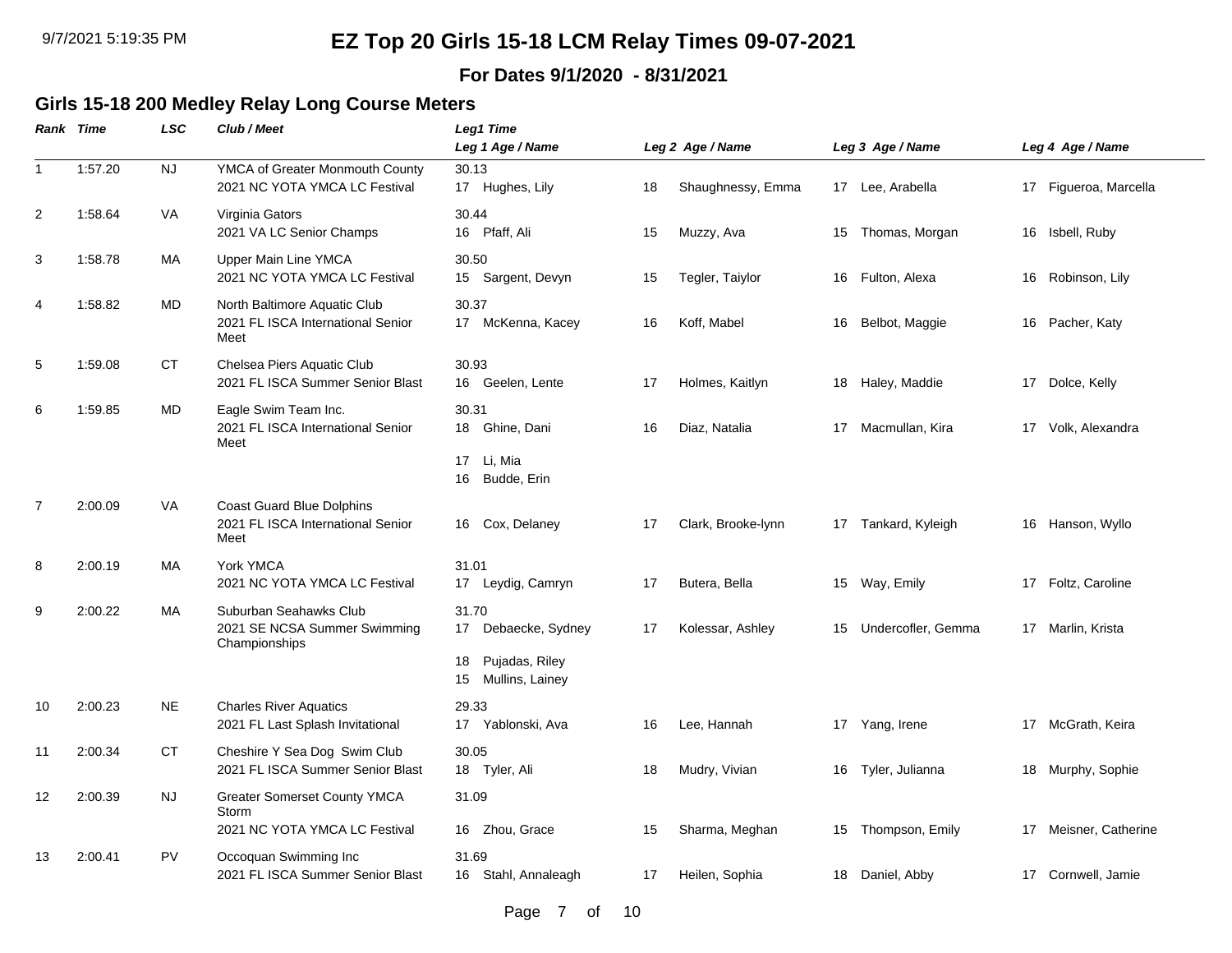| 14 | 2:00.52 | VA        | Cavalier Aquatics/Piedmont Family<br><b>YMCA</b>                          | 31.45                           |    |                        |    |                 |    |                 |
|----|---------|-----------|---------------------------------------------------------------------------|---------------------------------|----|------------------------|----|-----------------|----|-----------------|
|    |         |           | 2021 NC YOTA YMCA LC Festival                                             | Addison, Julie<br>16            | 17 | Bendall, Elisabeth     | 15 | Davis, Grey     | 17 | Bradley, Izzy   |
| 15 | 2:00.61 | MA        | Jersey Wahoos<br>2021 MA Swimming Meet                                    | 30.66<br>Behm, Annie<br>18      | 18 | Cavanagh, Erin         | 16 | Derivaux, Lilly | 18 | Fenska, Allie   |
| 16 | 2:00.64 | PV        | <b>Machine Aquatics</b><br>2021 SE NCSA Summer Swimming<br>Championships  | 31.64<br>Flickinger, Emma<br>17 | 16 | Morris Larkin, Bridget | 17 | Shi, Maggie     | 16 | Valko, Victoria |
| 17 | 2:01.45 | <b>NJ</b> | Lakeland Hills YMCA<br>2021 NC YOTA YMCA LC Festival                      | 31.71<br>Weldon, Caroline<br>16 | 16 | Discala, Ella          | 17 | Hann, Lily      | 16 | Page, Lorelai   |
| 18 | 2:02.31 | <b>MD</b> | Monocacy Aquatic Club<br>2021 FL ISCA Summer Senior Blast                 | 30.97<br>18<br>Taylor, Hayley   | 16 | Robinson, Molly        | 18 | Daly, Sarah     | 17 | Garrett, Lyra   |
| 19 | 2:02.61 | MA        | Phoenixville YMCA<br>2021 MA Swimming Meet                                | 31.57<br>Zelinske, Lauren<br>16 | 17 | Mostek, Anya           | 15 | Padilla, Kenzie | 17 | Collin, Ava     |
| 20 | 2:02.83 | <b>MD</b> | North Baltimore Aquatic Club<br>2021 FL ISCA International Senior<br>Meet | 30.50<br>Black, Grace<br>15     | 15 | Helminiak, Lauren      | 16 | Smith, Amber    | 16 | Betkey, Logan   |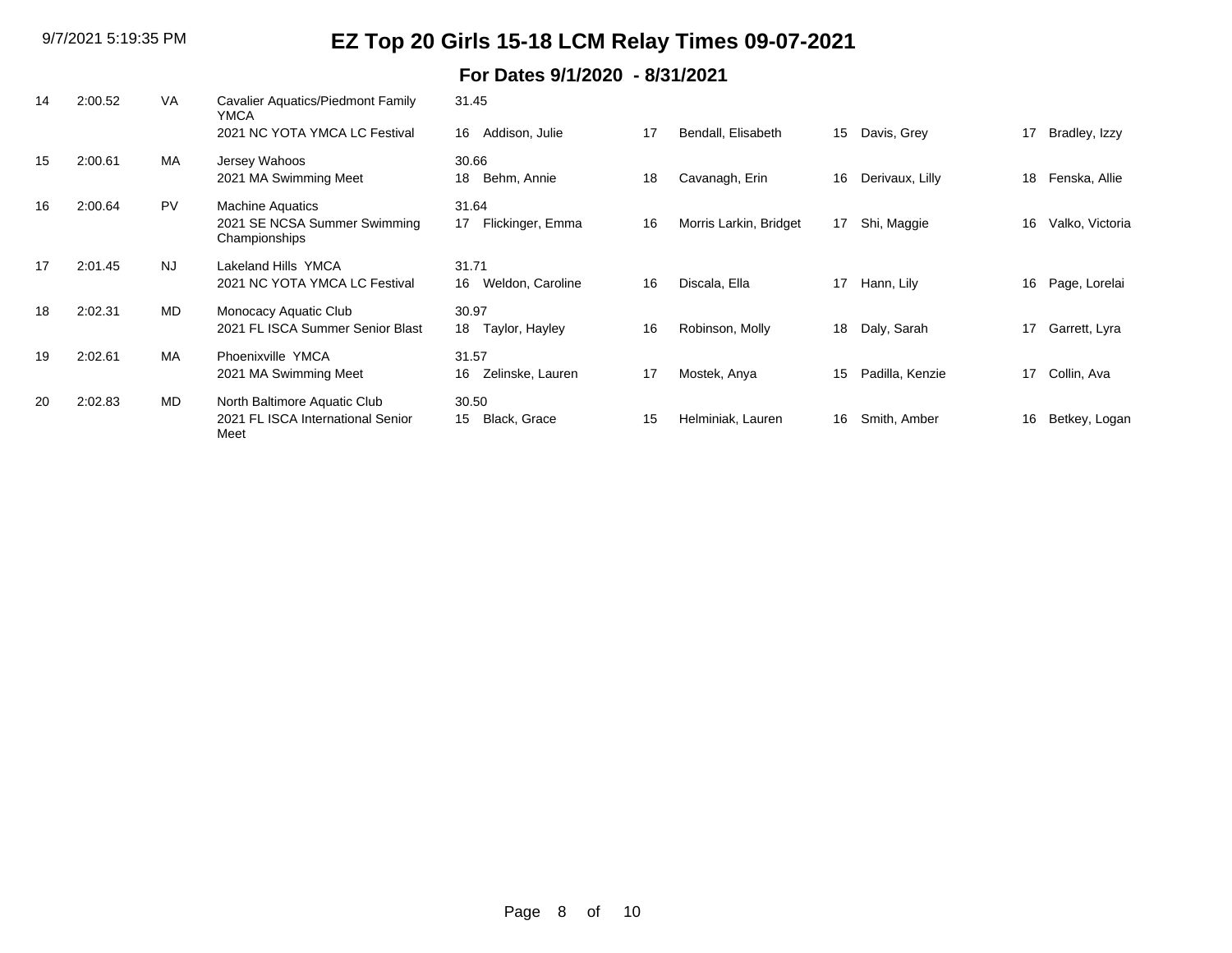### **For Dates 9/1/2020 - 8/31/2021**

### **Girls 15-18 400 Medley Relay Long Course Meters**

|                | <b>Rank Time</b> | <b>LSC</b> | Club / Meet                                                                     | Leg1 Time                                                                                      |    |                     |  |                         |    |                    |  |  |
|----------------|------------------|------------|---------------------------------------------------------------------------------|------------------------------------------------------------------------------------------------|----|---------------------|--|-------------------------|----|--------------------|--|--|
|                |                  |            |                                                                                 | Leg 1 Age / Name                                                                               |    | Leg 2 Age / Name    |  | Leg 3 Age / Name        |    | Leg 4 Age / Name   |  |  |
| $\overline{1}$ | 4:11.73          | PV         | Nation's Capital Swim Club<br>2021 Futures Championships -<br>Richmond          | 1:03.26<br>17 Wall, Tatum                                                                      | 16 | Sun, Eleanor        |  | 18 McConagha, Mackenzie |    | 16 Gemmell, Erin   |  |  |
| 2              | 4:16.43          | VA         | <b>Tide Swimming</b><br>2021 FL ISCA Summer Senior Blast                        | 18 Knepper, Sophie                                                                             | 18 | Tadder, Samantha    |  | 17 Hartley, Maddy       |    | 17 Wilson, Kayla   |  |  |
| 3              | 4:17.44          | <b>MR</b>  | Long Island Aquatic Club<br>2021 MR TYR Senior Mets Summer<br>LC Champs         | 1:03.64<br>16 Howley, Tess                                                                     | 15 | Montefusco, Kathryn |  | 18 Cash, Joanie         | 16 | Gormsen, Cavan     |  |  |
|                |                  |            |                                                                                 | Kennedy, Kiki<br>17<br>Fried, Riley<br>15<br>15<br>Connor, Madison                             |    |                     |  |                         |    |                    |  |  |
| $\overline{4}$ | 4:17.97          | <b>VA</b>  | NOVA of Virginia Aquatics, Inc.<br>2021 VA LC Senior Champs                     | 1:02.59<br>Fuller, Josephine<br>18                                                             | 18 | Sheble, Grace       |  | 17 Dixon, Zoe           | 18 | Burton, Morgan     |  |  |
| 5              | 4:18.91          | VA         | Coast Guard Blue Dolphins<br>2021 VA LC Senior Champs                           | 1:06.50<br>16 Cox, Delaney                                                                     | 17 | Clark, Brooke-lynn  |  | 17 Tankard, Kyleigh     |    | 16 Hanson, Wyllo   |  |  |
| 6              | 4:19.58          | MD         | North Baltimore Aquatic Club<br>2021 Speedo Summer<br><b>Championships East</b> | 1:03.66<br>Black, Grace<br>16                                                                  | 17 | Schere, Fiona       |  | 16 Belbot, Maggie       | 16 | Pacher, Katy       |  |  |
| 7              | 4:19.67          | NJ         | YMCA of Greater Monmouth County<br>2021 NC YOTA YMCA LC Festival                | 1:04.99<br>17 Hughes, Lily                                                                     | 18 | Shaughnessy, Emma   |  | 17 Lee, Arabella        | 18 | Zebrowski, Jessica |  |  |
| 8              | 4:19.71          | МA         | Upper Main Line YMCA<br>2021 NC YOTA YMCA LC Festival                           | 1:05.27<br>15 Sargent, Devyn                                                                   | 15 | Tegler, Taiylor     |  | 16 Fulton, Alexa        | 16 | Robinson, Lily     |  |  |
| 9              | 4:19.94          | <b>NE</b>  | <b>SOLO Aquatics</b><br>2021 Speedo Summer<br>Championships East                | 1:08.07<br>16 Kang, Sydney                                                                     | 17 | Spencer, Paige      |  | 16 Boemer, Anna         | 16 | Ulicny, Amanda     |  |  |
|                |                  |            |                                                                                 | Lord, Reagan<br>18<br>16<br>Lord, Avery                                                        |    |                     |  |                         |    |                    |  |  |
| 10             | 4:19.96          | МA         | Suburban Seahawks Club<br>2021 SE NCSA Summer Swimming<br>Championships         | 1:03.08<br>17 Marlin, Krista                                                                   | 17 | Kolessar, Ashley    |  | 15 Undercofler, Gemma   | 16 | Eruslanova, Katya  |  |  |
| 11             | 4:21.35          | <b>NE</b>  | <b>Bluefish Swim Club</b><br>2021 NE PHX 15-O LCM Champs                        | 1:05.11<br>Farris, Aislin<br>16<br>Abild, Syd<br>16<br>White, Katie<br>17<br>Zeng, Kayla<br>15 | 17 | Smith, Ella         |  | 17 Forrester, Katie     | 16 | Wright, Brynn      |  |  |